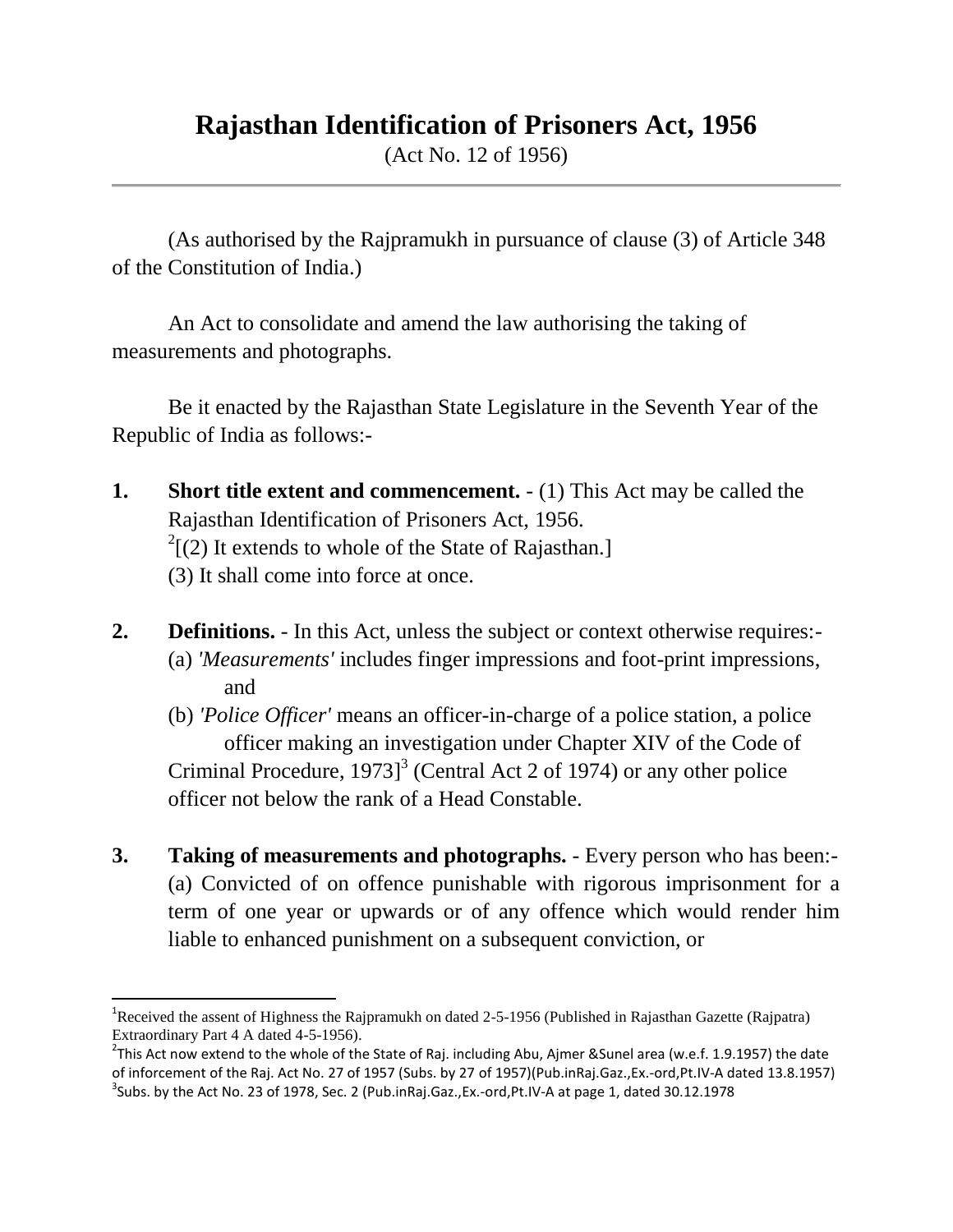b) ordered to give security for his good behaviour under section 117 of the Code of Criminal Procedure, 1973]<sup>1</sup> (Central Act 2 of 1974), or

(c) arrested under section 55 of the said code, or

(d) Arrested in connection with an offence punishable with rigorous imprisonment for a term of one year or upwards, shall if so required by a police officer or otherwise, allow his measurements and photographs., to be taken in the prescribed manner.

## **4. Power to Magistrate to order a person to be measured or photographed**

- If a Magistrate is satisfied that for the purpose of an investigation or proceeding under the Code of Criminal Procedure, 1973 (Central Act 2 of 1974), it is expedient to direct any person to allow his measurements or photographs to be taken, he may make an order to that effect, and in that case the person to whom the order relates shall be produced or shall attend at the time and place specified in the order and shall allow its measurements or photographs to be taken, as the case may be, by a police officer:

Provided that no order shall be made directing any person to be photographed except by a Magistrate of the first class:

Provided, further, that no order shall be made under this section unless the person has at some time been arrested in connection with such investigation or proceeding.

**5. Resistance to the taking of measurements etc.** - (a) If any person who under this Act is required to allow his measurements or photographs to be taken resists or refuses to allow the taking of the same, it shall be lawful to use all means necessary to secure the taking thereof.

(2) Resistance to or refusal to allow the taking of measurements or photographs under this Act shall be deemed to be an offence under section 186 of the Indian Penal Code (Central Act 45 of 1860).

**6. Destruction of photographs and records of measurements, etc. on acquittal** - Where any person who, not having been previously convicted of an offence punishable with rigorous imprisonment for a term of one year or

l